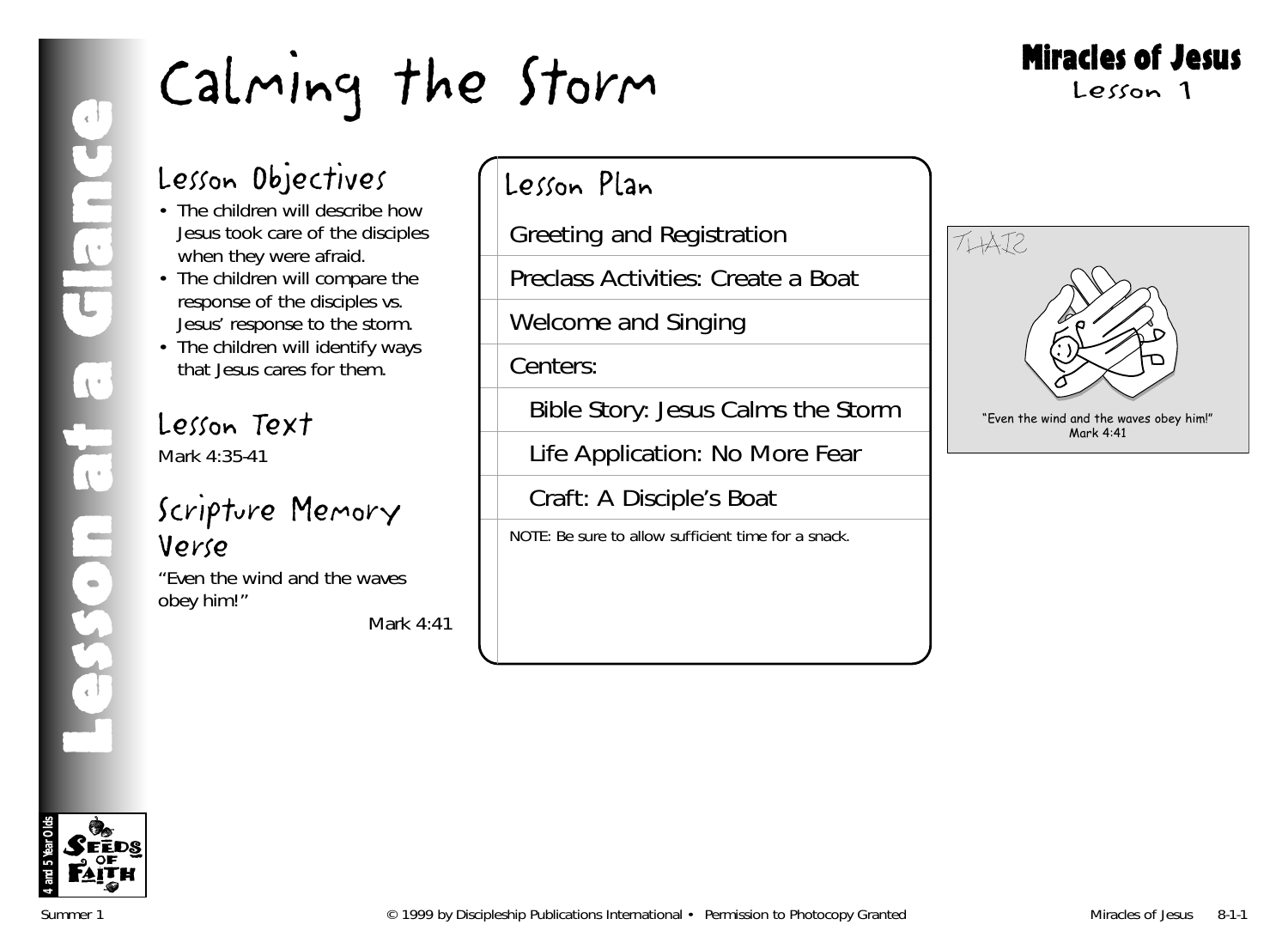# Pre class **ACT**

<u>ia</u>

V

**T** 

T

Y

## Calming the Storm

## Create a Boat

The children will make fish and decorate the boat in which Jesus and his disciples traveled (to be used later in the Bible story).

## **Materials**

*For each child:*

- scissors (child safety)
- crayons
- blue construction paper *For the teacher:*
- glue
- 1" button (optional)
- yarn
- refrigerator box or 2 large boxes
- colored construction paper *Reproducible Pages:*
- Page A, 1 copy for the teacher

## Preparation

- 1. Cut out the fish stencil from the copy of Reproducible Page A.
- 2. Trace one fish on colored construction paper for each child.
- 2. If you do not have a refrigerator box, tape 2 large boxes together to form a "boat."
- 3. Make two additional fish and decorate them as models.



- 1. Have each child cut out and decorate one fish.
- 2. Have the children tear the blue construction paper into pieces and glue them onto the sides of the boat making it appear to be in the water.
- 3. Have the children glue their decorated fish onto the boat.
- 4. Give the boat to the Bible Story teacher.

## Conclusion

Tell the children that this is just like a boat that Jesus was in and in the Bible story they will get to ride in it and hear the story of Jesus and a big storm.

## Teacher Tips

If you do not have any blue construction paper the children can color the boat with blue crayons.





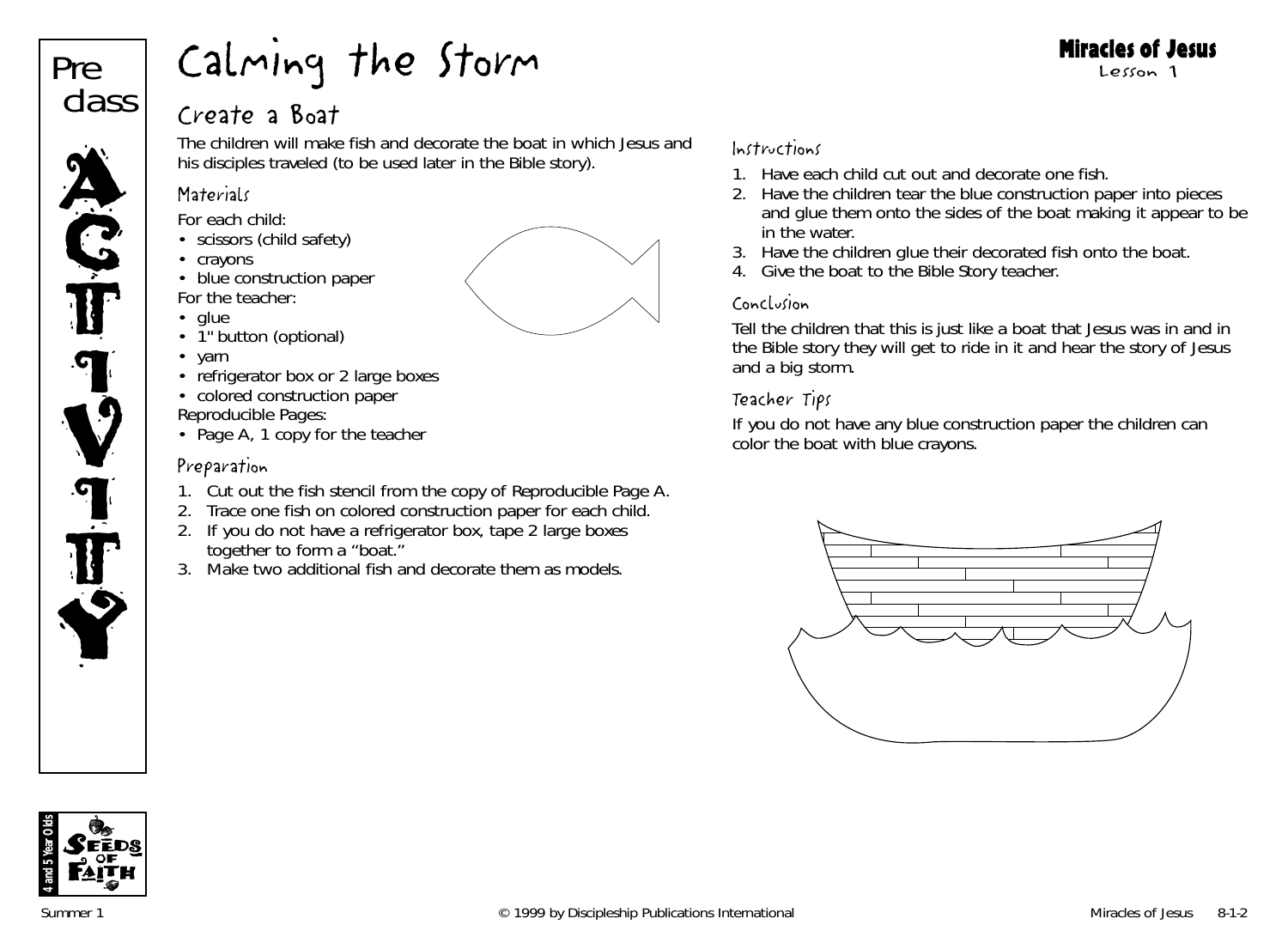## Jesus Calms the Storm

This story will teach the children that Jesus can handle any situation.

### Lesson Text

Mark 4:35-41

## **Materials**

### *For the teacher:*

- poster board—to make thunder sounds
- water spray bottle
- sheet—to create the waves
- boat from the Preclass Activity
- Bible

### Preparation

Practice telling the story.

### Instructions

The children will act out the story while the teacher narrates and directs the children.

*Has anyone ever been in a storm? Today we are going to act out a story from the Bible about a time when Jesus and his disciples were in a storm. I'm going to need your help acting out the story.*

Choose a child for each of the following roles:

- Jesus, to stand to the left of the boat.
- Two or more children to play disciples to stand to the left of the boat.
- Two children to hold the sheet to make waves, on their knees, holding each end of the sheet in front of the boat.
- One child to hold and shake the poster board to make thunder, to stand next to the teacher

With a Bible opened to Mark 4 say: *One evening Jesus and his disciples got into their boat to cross to the other side of the lake.* Have Jesus and his disciples get into the boat. *Jesus was so tired, he decided to take a nap. How many of you take naps?* Let the children respond. *Jesus got tired just like you and I do. Have* Jesus lie down in the boat. *While Jesus was asleep there was a big storm,* open your arms wide depicting the size*. The waves got very big!* Have the children start shaking the sheet. *There was thunder!* Have the child shake the poster board. *The wind was blowing strong. Can you tell*

*me how the wind sounds?* Help children make wind noises with their mouths and wind motions by waving their arms. *Water was splashing all over the place.* Spray the water over the heads of the children using the spray bottle.

Miracles of Jesus Lesson 1

*The disciples were so scared!* Look wide eyed and afraid. *Raise your hand if you've ever been afraid before. Well, that's how the disciples felt, they were very scared!* Have the children in the boat look scared. *They turned to Jesus for help, but he was asleep. Can you believe that Jesus could sleep during this big storm? The disciples were upset. They needed Jesus to help them. But what was Jesus doing?* Give the children a chance to respond. *That's right, he* was sleeping! So the disciples went over and woke Jesus up. Have the children in the boat, wake Jesus up.

*The disciples said, "Teacher, don't you care if we drown?" (Mark 4:38) Jesus got up and told the wind and the waves to be quiet and be still!* Have the children stop shaking the sheet and poster board. Say to the children in a whisper: g*uess what happened? It stopped, the whole storm stopped! Everything was quiet*. Pause. *Listen to how quiet it is.* Put your hand up to your ear as if listening. *Isn't it amazing, the wind and the waves listened to Jesus. This scared the disciples too! No one had ever stopped a storm before, just by saying "be quiet."*

*Jesus is so powerful he can even control a storm.*

### Conclusion

*Who was afraid of the storm? Yes the disciples were. Was Jesus afraid of the storm? No. Why not?* (He had control of the storm, he is God, he is powerful) *Jesus didn't need to be afraid because he knew that he could control the storm.*

Ask the children to tell you of a time when they were afraid. *You can pray for Jesus to help you to be brave and say "be*

*quiet" to the scary feelings. He can protect you just like he protected the disciples.*

## Teacher Tips

Be very animated in the way you express the story.

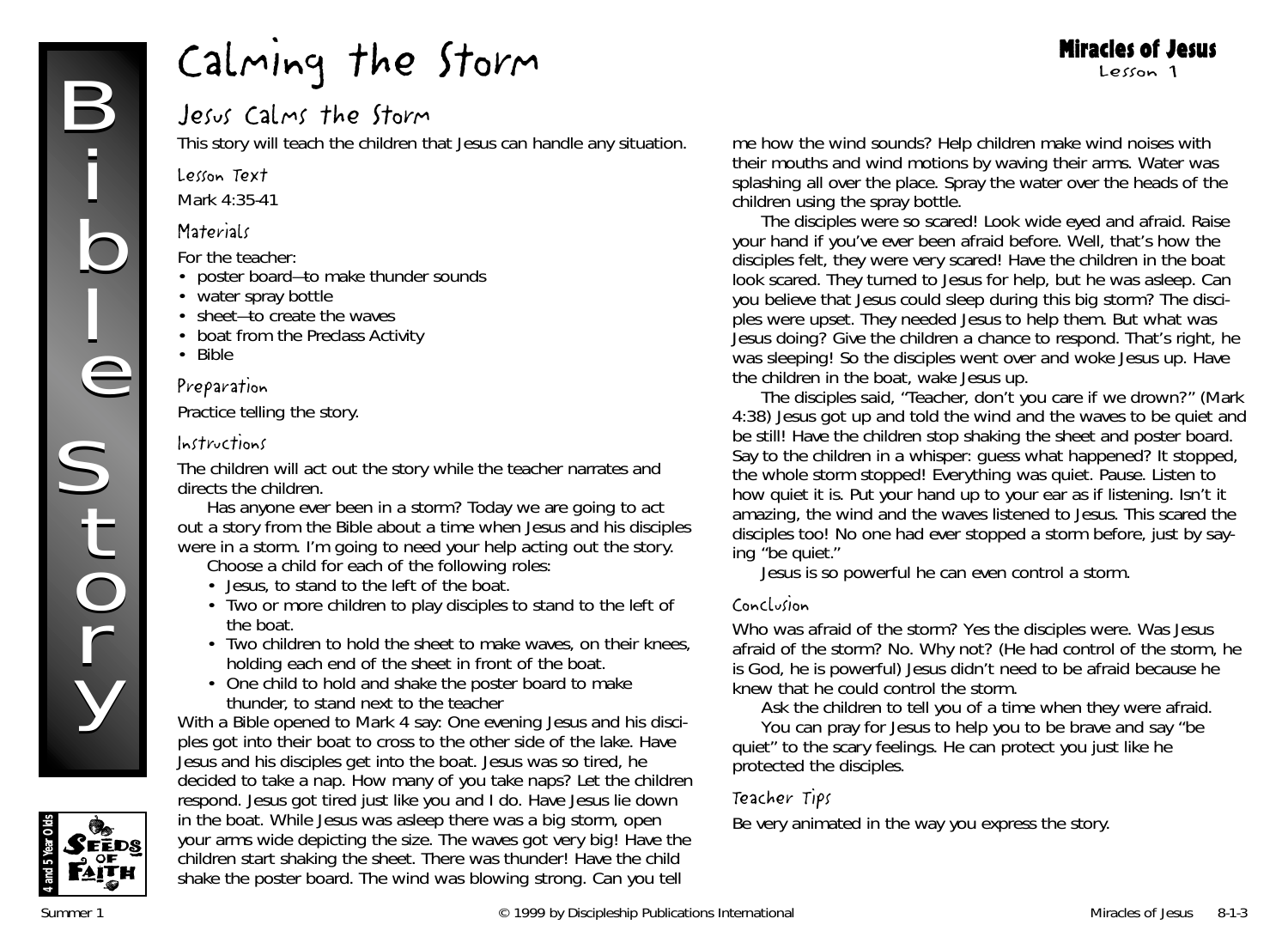



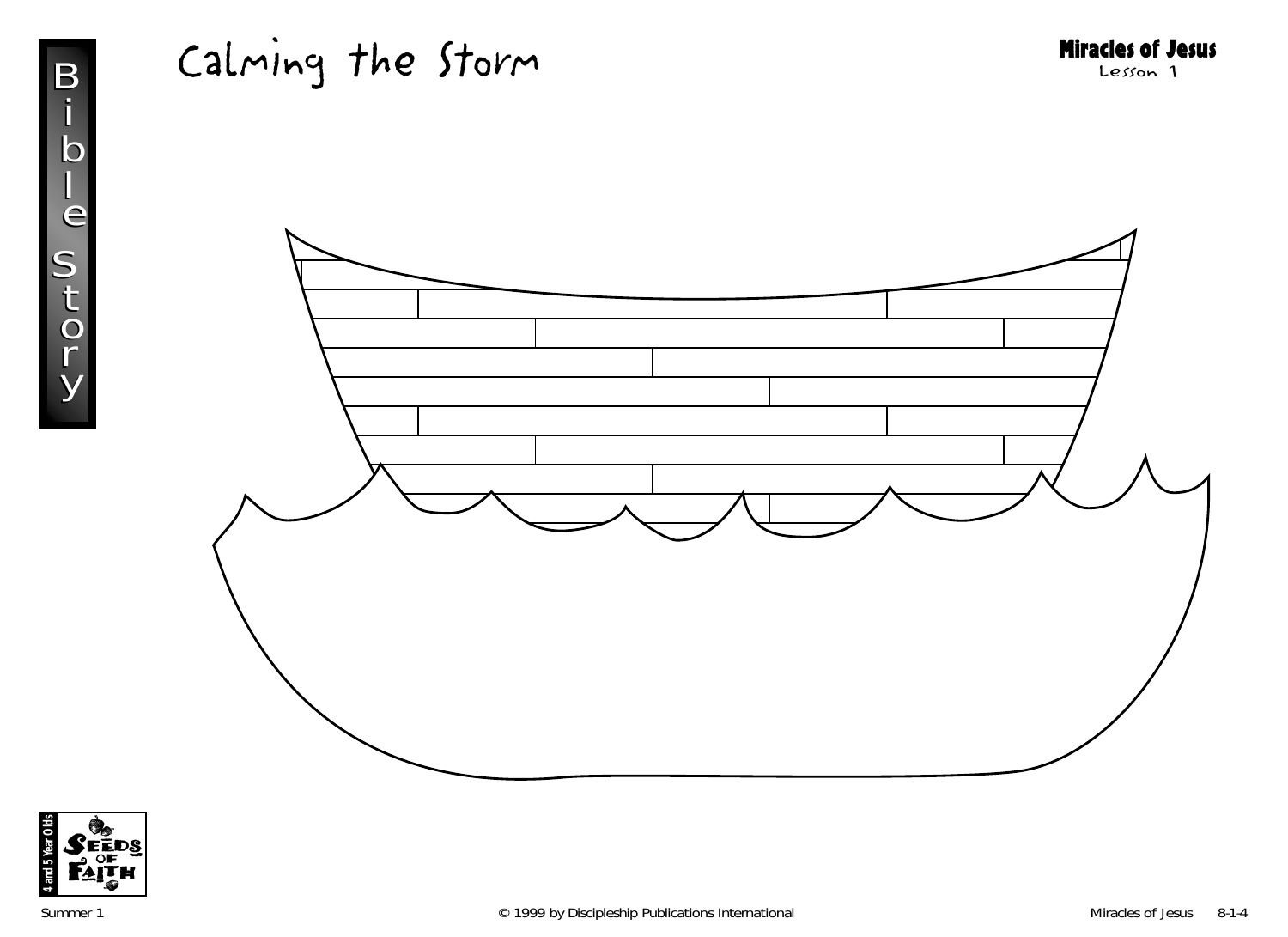## No More Fear

The children will identify the ways that Jesus cares for them.

## Scripture Memory Verse

"Even the wind and the waves obey him!" *Mark 4:41*

## **Materials**

*For the teacher:*

- magazines
- scissors
- construction paper
- glue stick

## Preparation

- 1. Collect and sort pictures from magazines which show how God cares for us. (parents, friends, police officer, teachers, doctors, food, sunshine)
- 2. Cut out the pictures and glue them onto pieces of construction paper to make them more colorful and easier to handle.

## Instructions

Introduce the children to the center by asking the following questions:

- Have you ever been in a storm? (Jesus and his friends were in a storm.)
- What was it like? (The Bible story says the waves were high and the wind was strong.)
- Were you afraid? (The disciples were afraid.)
- What did you do? (The disciples asked Jesus to help them.) Let the children give examples of times when they were afraid. Ask them what things they are afraid of? Let them talk of how they feel when they are afraid. (ready to cry, too scared to move, too scared to talk, a fast heart beat) Then talk about how they can imitate the disciples by praying to God during these times to calm their fears. They can also talk to their parents and friends to get help.



Ask the children, *what are some things that God has given us that show he loves us and cares for us?* If they mention things that you have pictures of, hold up that picture and discuss it with the children. Discuss some of the other pictures you have and explain how God helps us.

## Conclusion

Choose at least one child to say a prayer. Make sure they emphasize how God can help us when we are afraid and all the ways that Jesus cares for us so we do not need to be fearful.

Encourage the children that they can help their friends to not be afraid too by praying for them. *Is there a friend you can tell about how Jesus said "be quiet" to the wind and waves? You can teach them to pray when they are feeling scared and to say "be quiet" to the scary feelings!*

- When talking about children's fears dwell on God and Jesus more than on their fears. Relate how Jesus took care of the disciples and he will also care for the children.
- In the group discussions, be aware of any children who are not talking and help to bring them out through encouragement. Draw the child nearer to you by putting your hand around him or on his shoulder.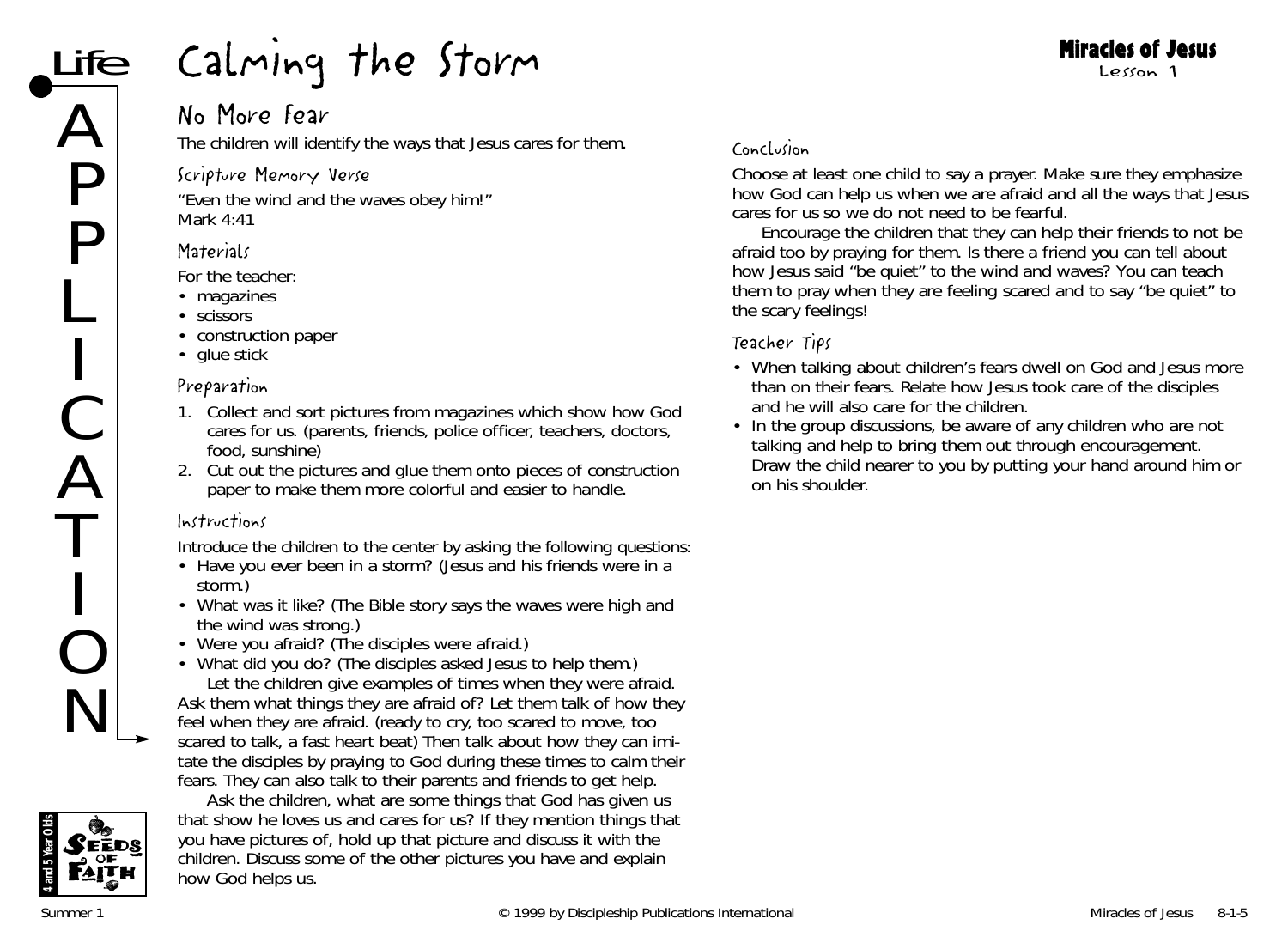

# $N<sup>o</sup>$  "Even the wind and the waves obey him!" Mark 4:41

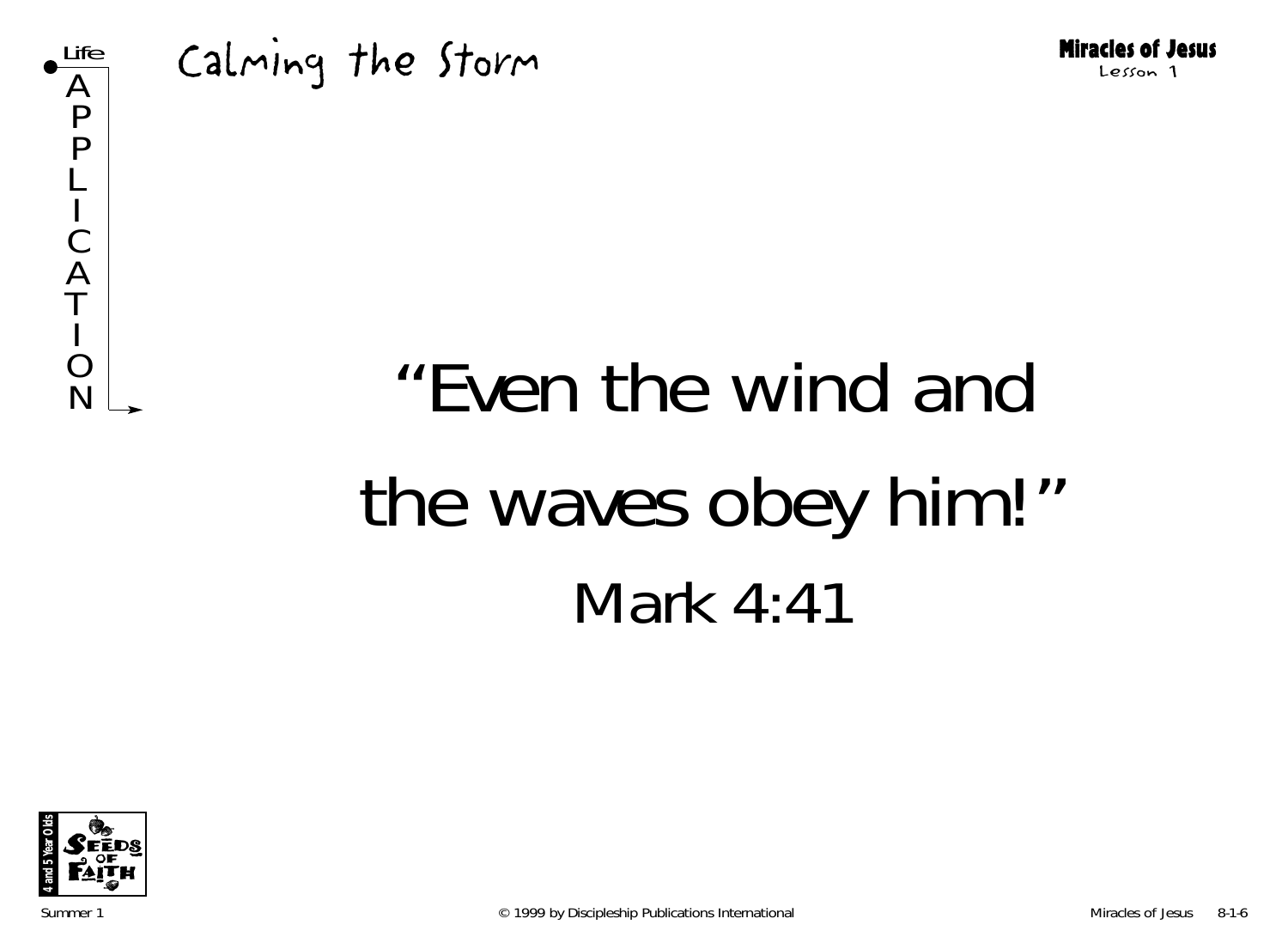

## A Disciple's Boat

Each child will make a boat with a sail and a figure that represents himself.

## **Materials**

*For each child:*

- crayons
- yarn
- 2 craft sticks
- 1 Styrofoam cup
- *For the teacher:*
- glue
- scissors

*Reproducible Pages:*

- Page B, 1 copy for each child
- Page C, 1 copy for each child

## Preparation

- 1. Cut out the boat, child, and memory verse flag from the copies of Reproducible Pages B and C.
- 2. Make a model of the craft following the instructions.

## Instructions

*The Bible story today is about a big storm that makes the disciples very afraid. But Jesus is able to help them. Jesus can help us any time we are afraid because he is very powerful.* Show the children the model craft. *Here is me inside a boat just like the disciples were in a boat in the Bible story. I am happy because Jesus is protecting me.*

- 1. Give each child a boat shape and have them color it with dark crayons. Show them that the bottom of the boat is waves. And the upper part of the boat is wood. *What color are waves? Yes they're blue. And what color is wood? Yes, brown.*
- 2. Give each child a figure to decorate to look like himself.
- 3. Help each child glue their figure to a craft stick.
- 4. Give each child a flag to color and glue onto the top of a craft stick.
- 5. Give each child a Styrofoam cup to glue their boats onto. See Figure A.
- 6. Have the children stick the figure and the flag into the Styrofoam cup. See Figure B.

## Conclusion

As time allows, let each child talk about his boat. Remind them that this is only one of the many ways Jesus took care of his disciples.

## Teacher Tips

Let the children personalize their figure in the boat to their liking. The water does not have to be blue and the boat does not have to be brown.





### Miracles of Jesus Lesson 1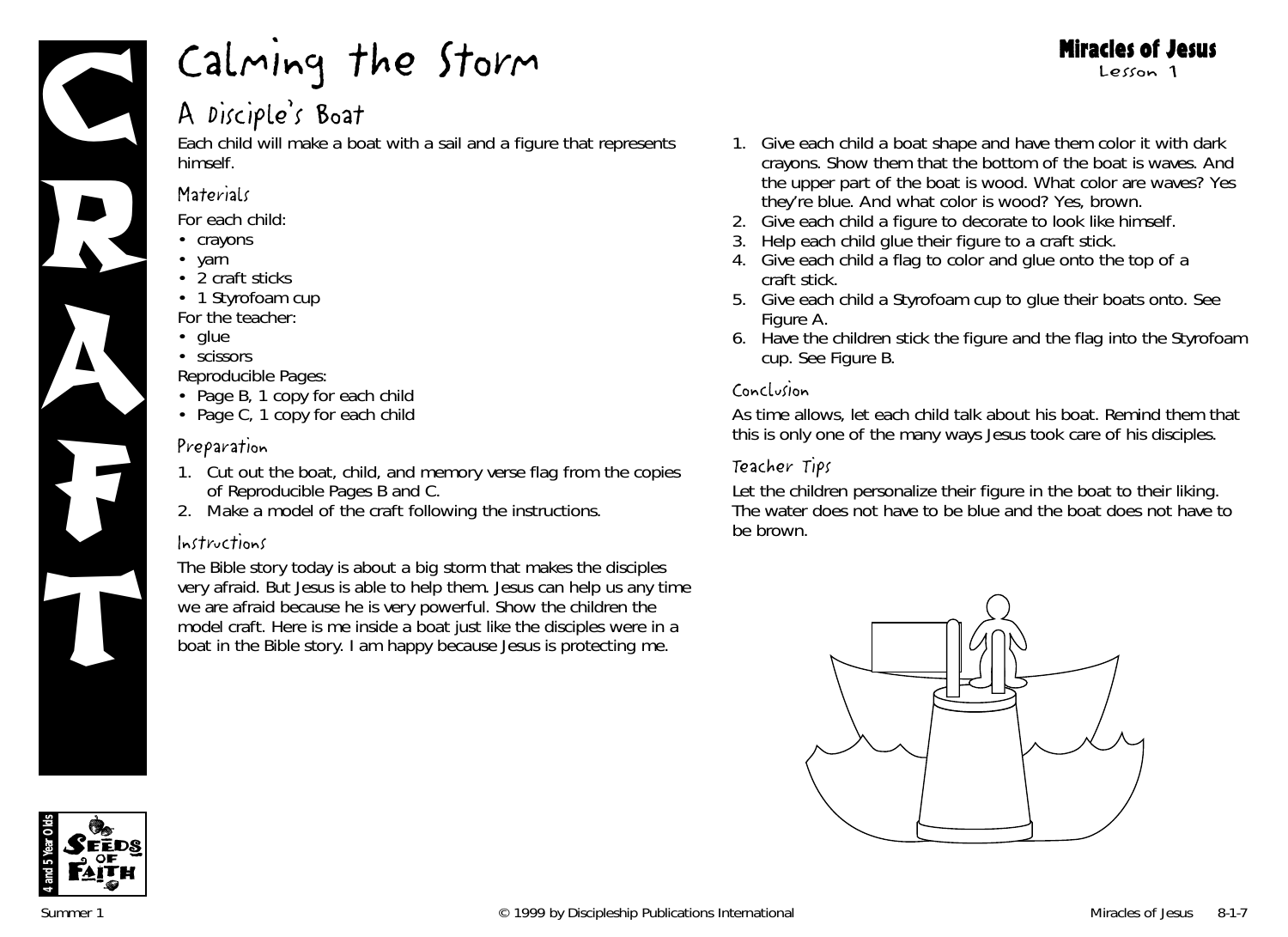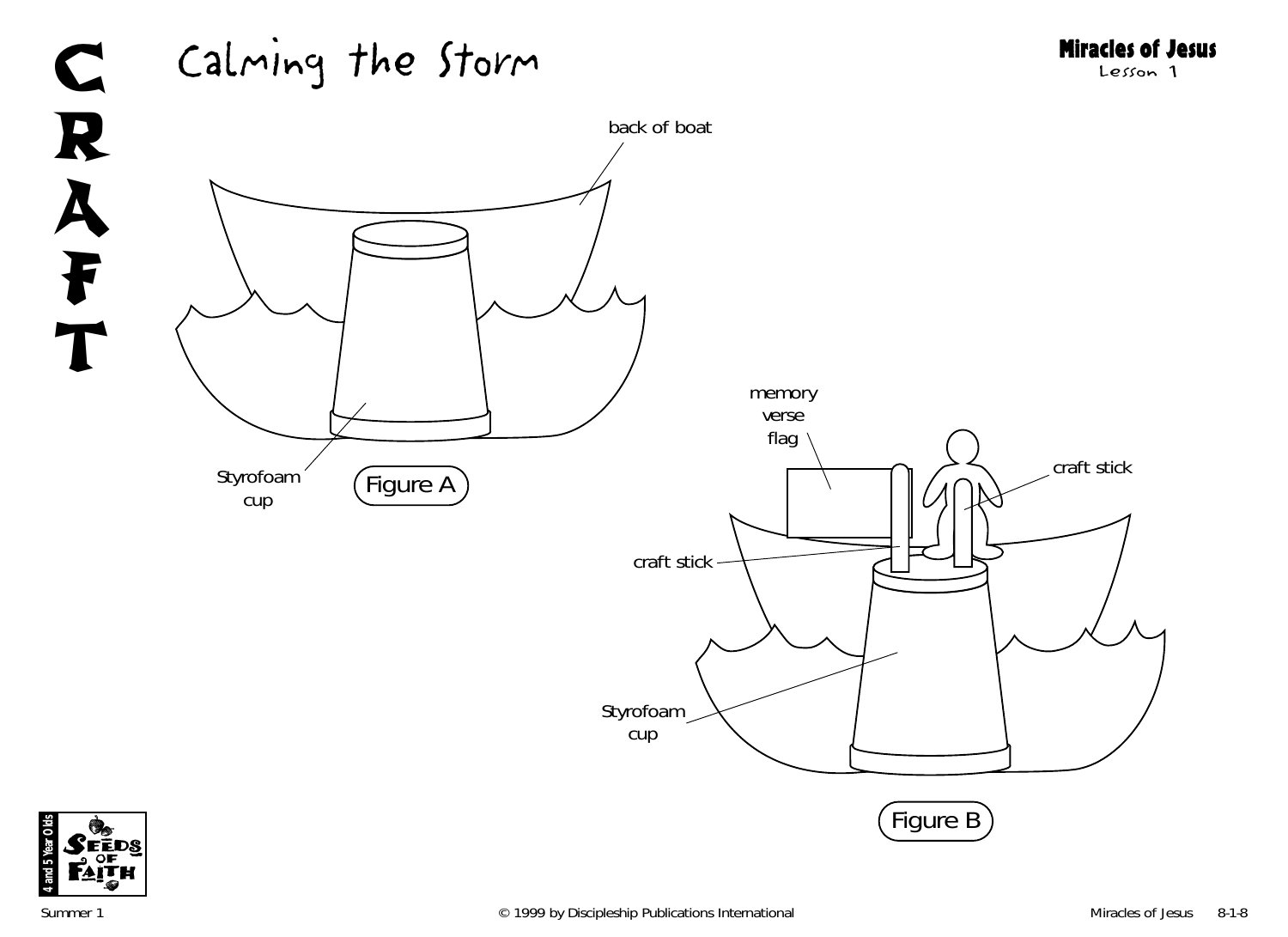Greeting and Registration

Welcome and Singing

Preclass Activities: Boats and Flags

Game: Pin the Sail on the Boat

Life Application: No More Fear NOTE: Be sure to allow sufficient time for a snack.

Craft: God Takes Care of Us

Lesson Plan

Centers:

## Miracles of Jesus

### Lesson 1

## Lesson Objectives

- The children will describe how Jesus took care of the disciples when they were afraid.
- Calming the Storm<br>
a Lesson Objectives<br>
a discription will describe how Jesus took care of the<br>
a Greeting and Registration<br>
For the children will describe the storm.<br>
The children will dentify ways that Jesus cares for th • The children will compare the response of the disciples to Jesus' response to the storm.
	- The children will identify ways that Jesus cares for them.

## Lesson Text

Mark 4:35-41

## Scripture Memory Verse

"Even the winds and the waves obey him!"

*Mark 4:41*

## Boats and Flags

The children will make a sail to be used in the game center.



Lesson at

class

**CEEDS** 



## **Materials**

*For each child:*

- crayons or markers
- scissors
- *For the teacher:*
- glue stick
- pen
- 1 plastic bag to hold sails
- colored construction paper
- scissors
- 1 large piece of poster board

## Preparation

- 1. Draw a large simple boat on the poster board and cut it out. It should be about two feet long.
- 2. Cut a long thin piece of poster board as a mast for the boat.
- 3. Glue the mast onto the center of the boat so that it sticks straight up.
- 4. Draw and cut out a simple triangle sail from construction paper for each child. It should be large enough to go on the mast of the boat.

## Instructions

- 1. Have each child color a flag and put her name on it.
- 2. After each child has colored a flag have them rip pieces of construction paper and glue them onto the boat.
- 3. Place all of the sails in a bag and give them and the boat to the game center teacher.

## Teacher Tips

Be aware of the children who arrive late and give them a sail to color.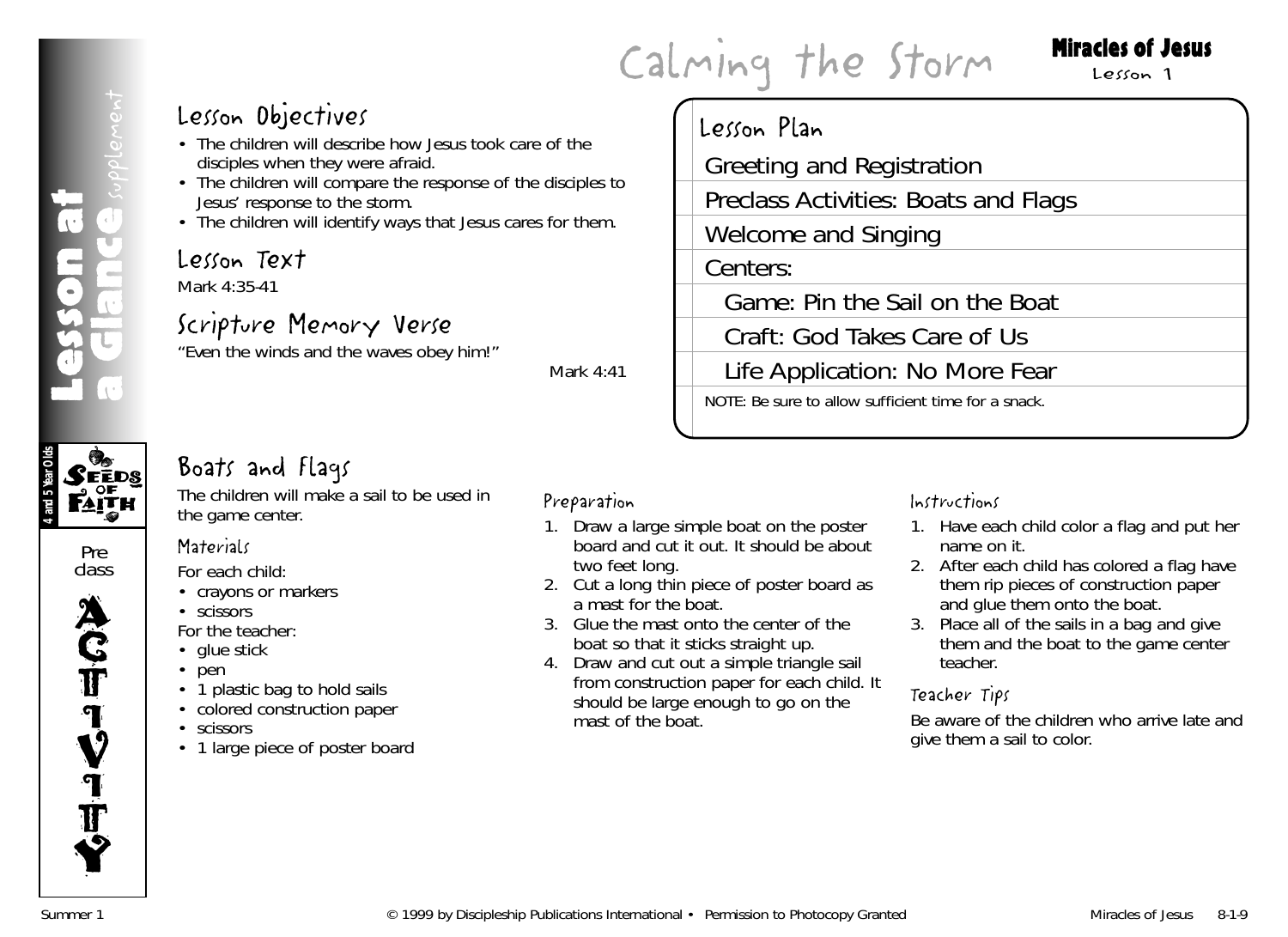Calming the Storm Miracles of Jesus



## Pin the Sail on the Boat

The children will be reminded of the story of Jesus calming the storm as they play this game.

## **Materials**

*For the teacher:*

- boat from the Preclass Activity
- bag of sails from the Preclass Activity
- 1 blindfold
- tape
- 1 prize for each child such as stickers (optional)

## Preparation



e

a

Tape the boat onto the wall.

## Instructions

*Who can tell me about the Bible story that we learned this week? Who was in the story? Yes, Jesus and his disciples. What were they riding in? Yes a boat. Maybe a boat like this one on the wall. But the boat on the wall doesn't have a sail. We're going to need to put one on it.*

- 1. Explain to the children that they are going to be blindfolded, turned around and then they will have to try and put the sail onto the top of the boat's mast.
- 2. Have the children stand in a line.
- 3. Roll a piece of tape and put it on the back of his sail and give it to him.
- 4. Blindfold the first child in line.
- 5. Turn the child around three times, then face him toward the boat.
- 6. Tell him to walk straight and put his sail on the boat.

## Conclusion

Ask each child to tell you of a way that Jesus takes care of him. Then give him a prize for playing the game.

- Focus on how Jesus took care of the disciples any how he takes care of each of the children.
- Give each child a prize, however, have a different small prize set aside for the child who pins the sail closest to the pole.



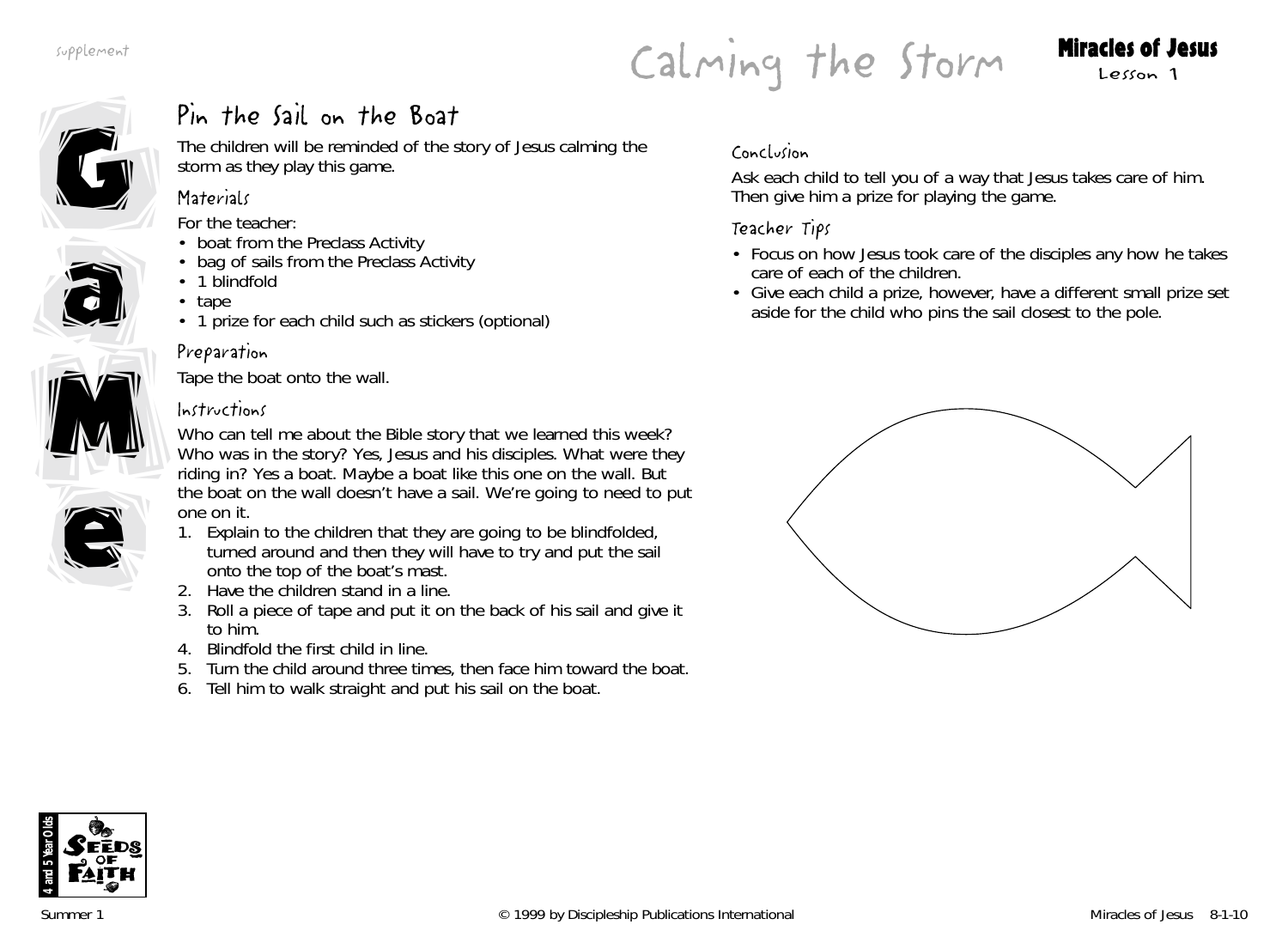

## Calming the Storm Miracles of Jesus

## God Takes Care of Us

The children will create a picture of themselves in God's hands. This will help them to see how God takes care of them.

## **Materials**

*For each child:*

- crayons or markers
- scissors
- glue stick
- 1 piece of construction paper *Reproducible Pages:*
- Page D, 1 copy for each chilc

## Preparation

- 1. At the bottom of each piece of construction paper write: "Even the wind and the waves obey him!" Mark 4:41
- 2. Make a model of the craft following the instructions.

## Instructions

- 1. Give each child a copy of Reproducible Page C and have them cut out the picture of God's hands.
- 2. Have each child draw a picture of himself inside of God's hands.
- 3. Have each child choose a piece of construction paper and glue the picture of God's hands onto it.

## Conclusion

Remind the children that God's hands are big enough to hold each of them with great care and love**.**

- Talk about how big and mighty God's hands are, but also how gentle they are to help and protect us.
- Cut out a few of the pictures of God's hands for any children who may have trouble.
- Make a few extra copies for children who have a hard time but want to try again.
- Some children may want to draw other people with them inside God's hands.



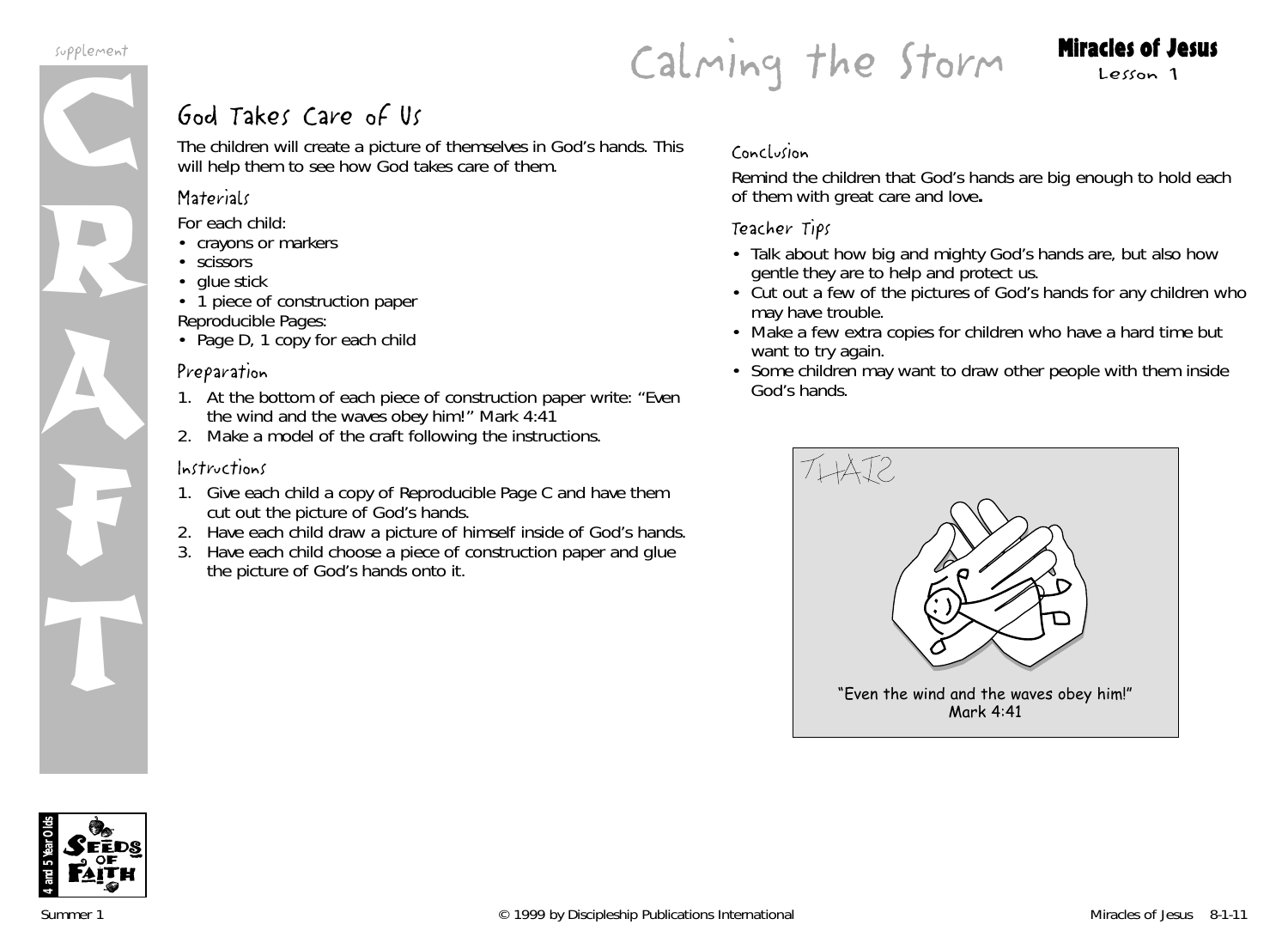Calming the Storm Miracles of Jesus

THAT2



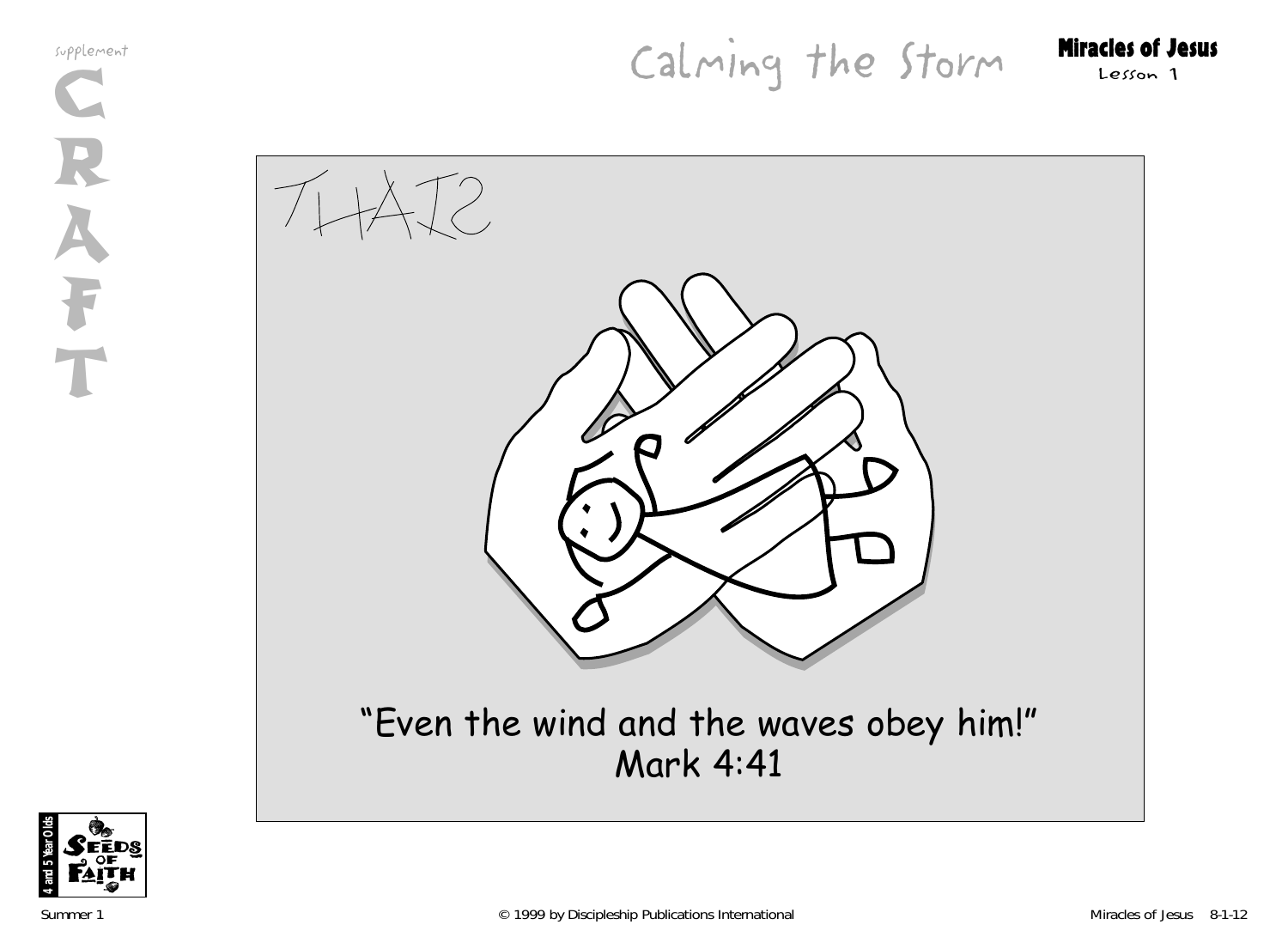A

P

P

L

C

A

T

O

N



## $\overline{\text{ife}}$  No More fear

The children will identify the ways that Jesus cares for them.

## **Materials**

*For the teacher:*

- magazines
- scissors
- construction paper
- glue stick

## Preparation

- 1. Collect and sort pictures from magazines which show how God cares for us. (parents, friends, police officer, teachers, doctors, food, sunshine)
- 2. Cut out the pictures and glue them onto pieces of construction paper to make them more colorful and easier to handle.

## Instructions

Introduce the children to the center by asking the following questions:

- Have you ever been in a storm? (Jesus and his friends were in a storm.)
- What was it like? (The Bible story says the waves were high and the wind was strong.)
- Were you afraid? (The disciples were afraid.)

• What did you do? (The disciples asked Jesus to help them.) Let the children give examples of times when they were afraid. Ask them what things they are afraid of? Let them talk of how they feel when they are afraid. (ready to cry, too scared to move, too scared to talk, a fast heart beat) Then talk about how they can imitate the disciples by praying to God during these times to calm their fears. They can also talk to their parents and friends to get help.

Ask the children, *what are some things that God has given us that show he loves us and cares for us?* If they mention things that you have pictures of, hold up that picture and discuss it with the children. Discuss some of the other pictures you have and explain how God helps us.

## Conclusion

Choose at least one child to say a prayer. Make sure they emphasize how God can help us when we are afraid and all the ways that Jesus cares for us so we do not need to be fearful.

Encourage the children that they can help their friends to not be afraid too by praying for them. *Is there a friend you can tell about how Jesus said "be quiet" to the wind and waves? You can teach them to pray when they are feeling scared and to say "be quiet" to the scary feelings!*

- When talking about children's fears dwell on God and Jesus more than on their fears. Relate how Jesus took care of the disciples and he will also care for the children.
- In the group discussions, be aware of any children who are not talking and help to bring them out through encouragement. Draw the child nearer to you by putting your hand around him or on his shoulder.

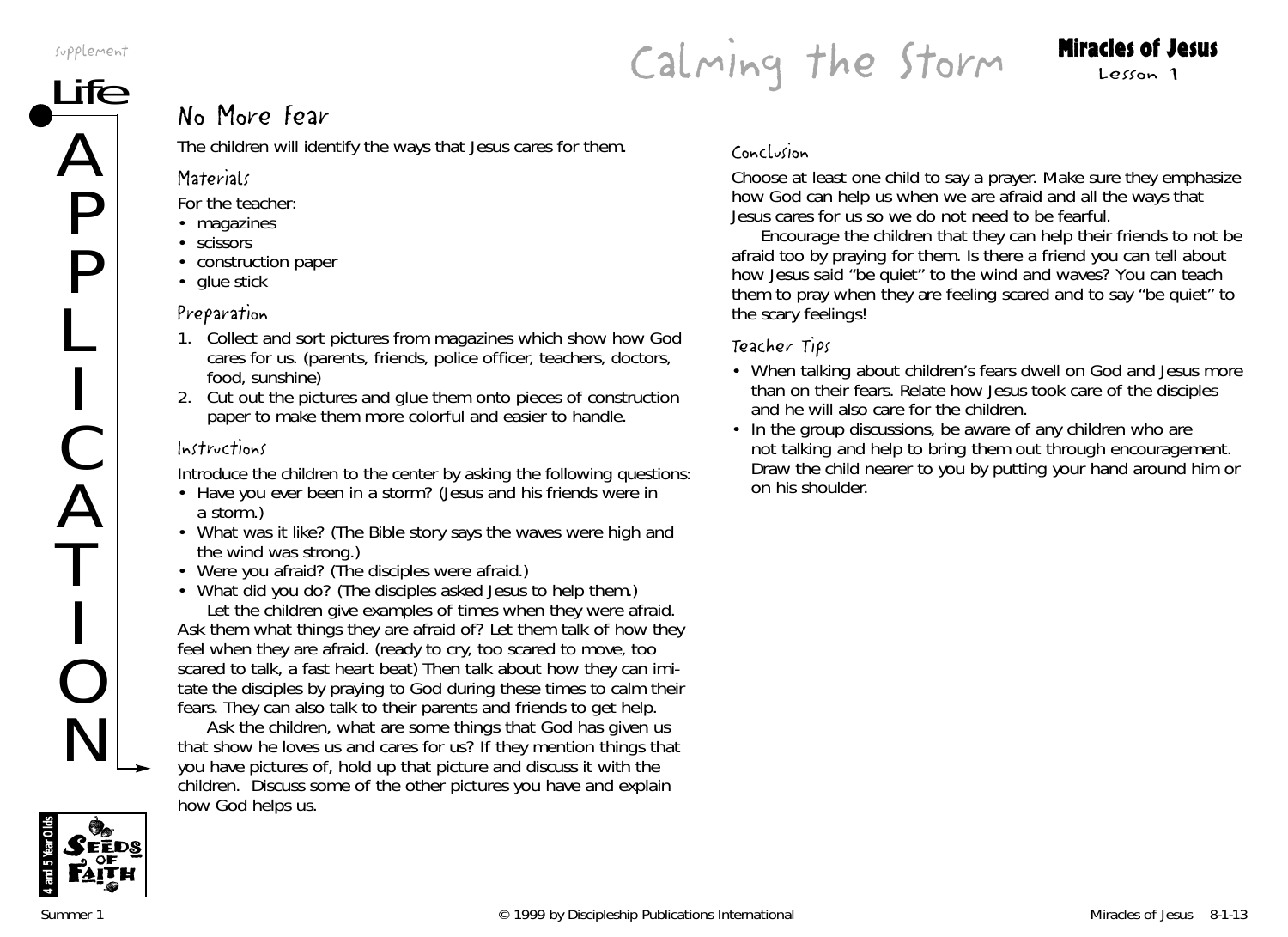supplement<br>Life Storm Miracles of Jesus



# "Even the wind and the waves obey him!" Mark 4:41

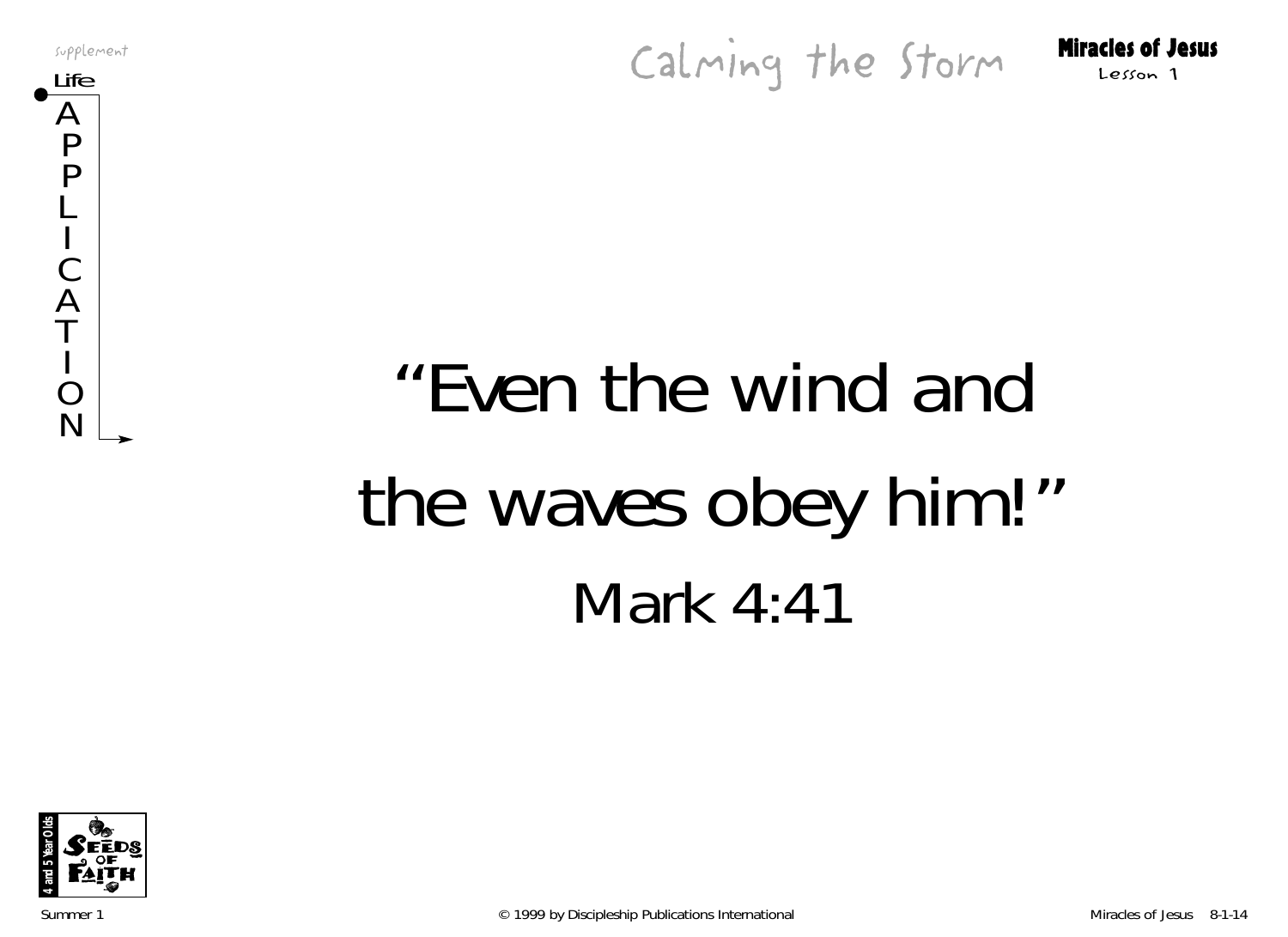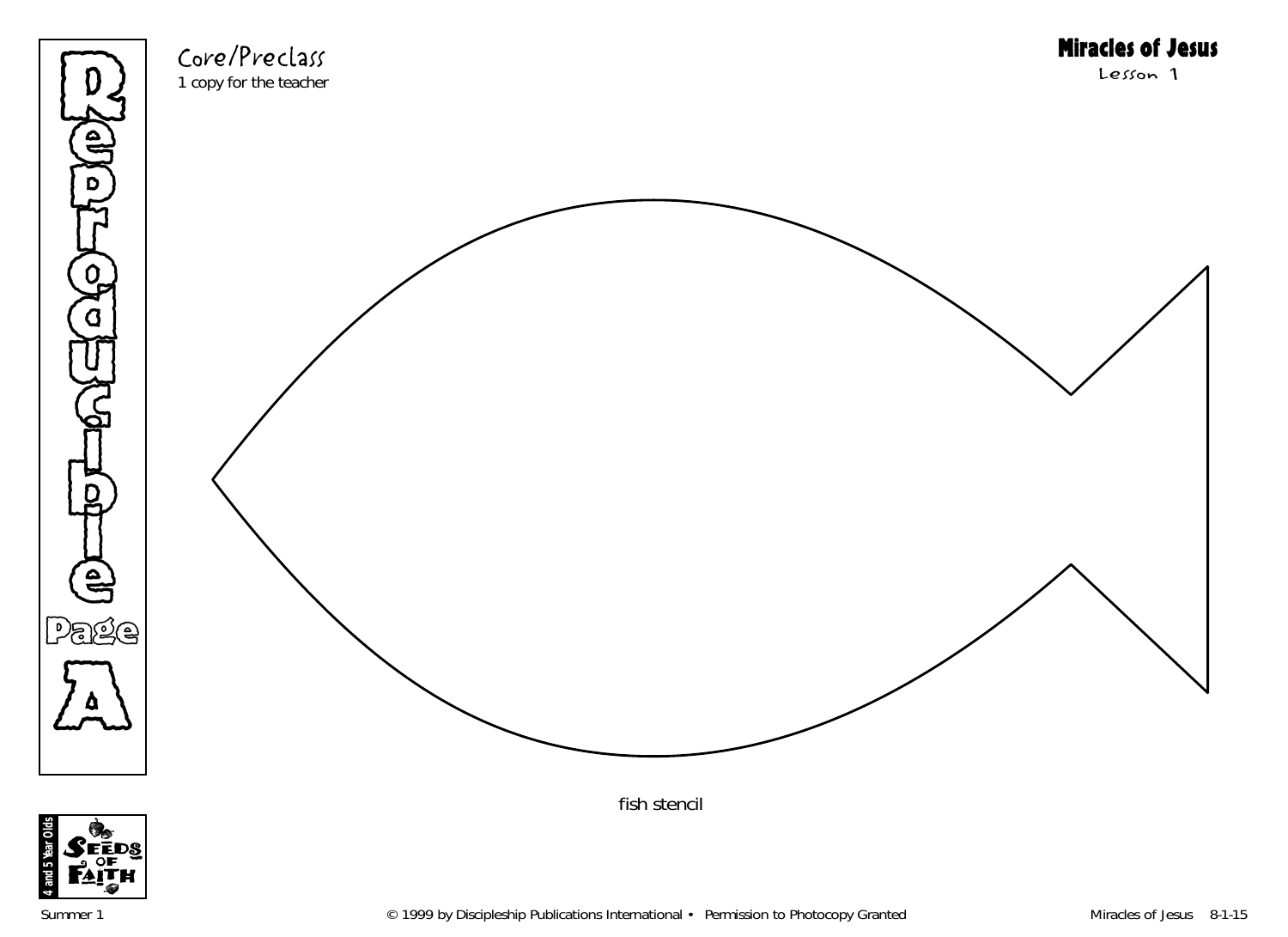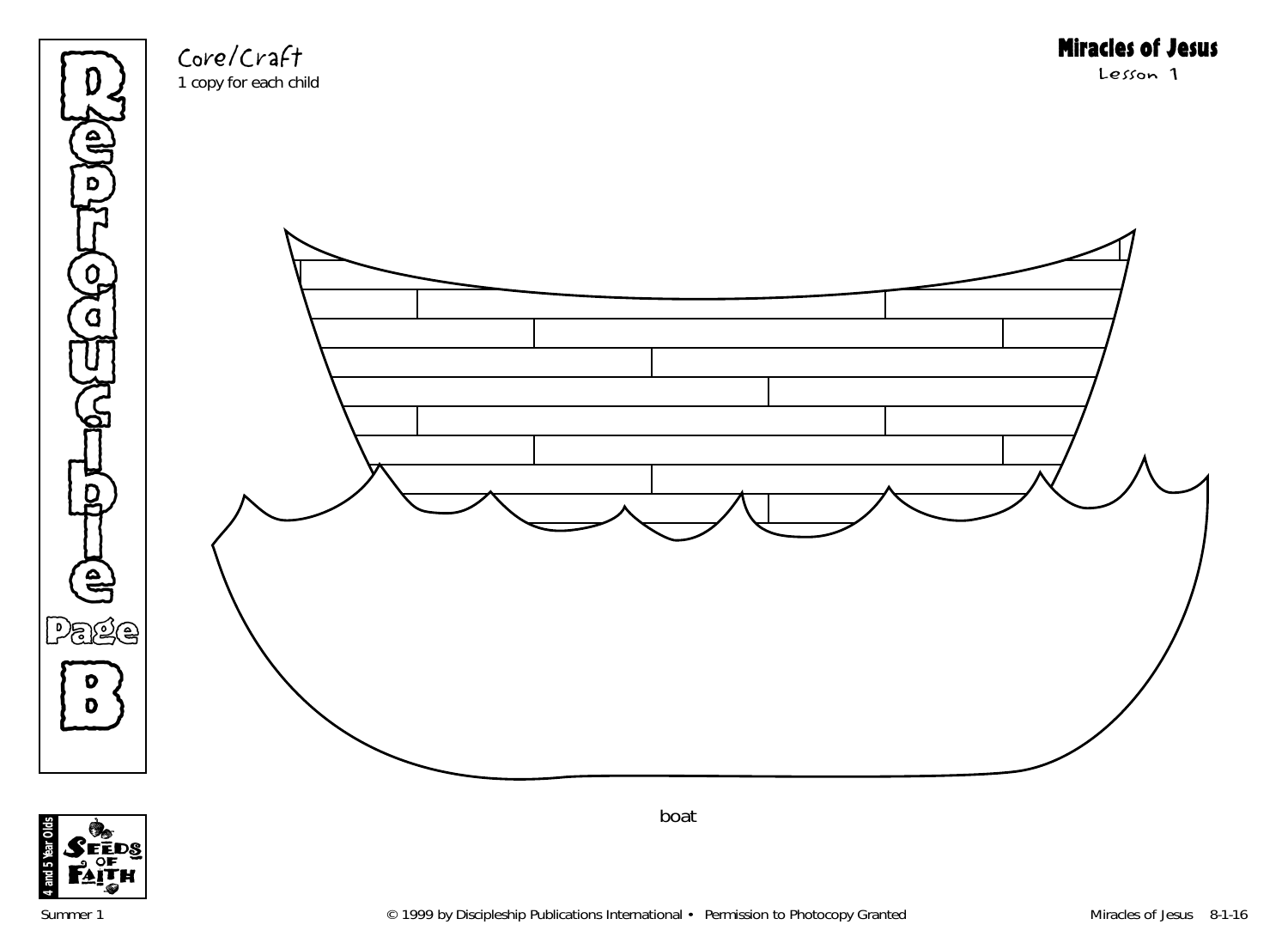Refer p **THE** o ិ<br>ថ U  $\mathbb{G}% _{n}^{X}$ **o** to K l e Page  $\mathbb{G}$ 

Core/Craft 1 copy for each child

Miracles of Jesus

Lesson 1

"Even the wind and the waves obey him!" Mark 4:41

memory verse flag